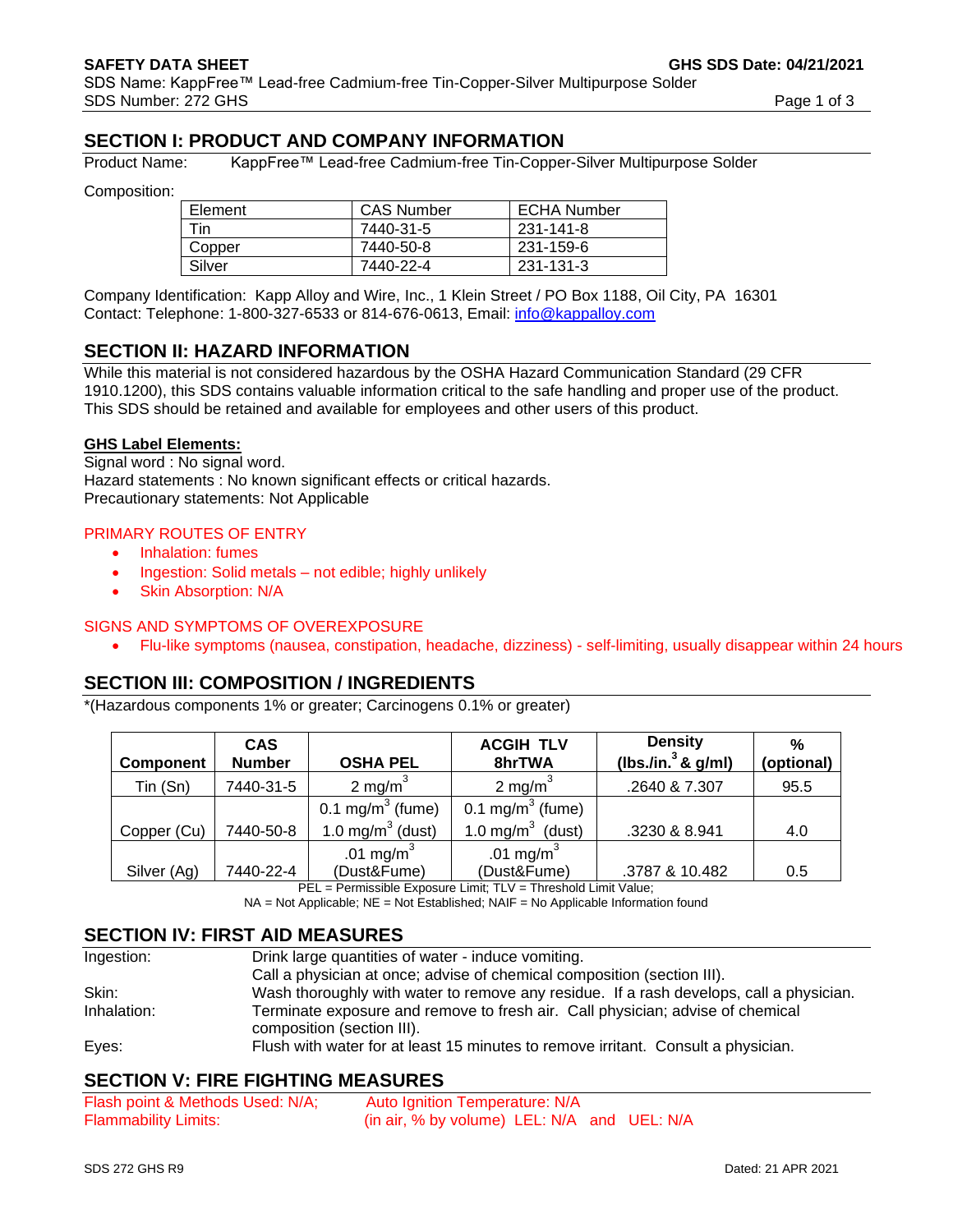SDS Name: KappFree™ Lead-free Cadmium-free Tin-Copper-Silver Multipurpose Solder SDS Number: 272 GHS Page 2 of 3

**Extinguisher Media:** 

#### **or dry chemical extinguisher.**

#### DO NOT USE WATER ON MOLTEN METAL: LARGE FIRES MAY BE FLOODED WITH WATER FROM A DISTANCE

Special Fire Fighting Procedures Use NIOSH/MSHA -approved self-contained breathing apparatus and full protective clothing if involved in fire.

Unusual Fire and Explosion Hazards Fiinely divided dust may form explosive mixture with air.

#### **NEVER DROP WATER OR LIQUIDS INTO MOLTEN SOLDER. \*Do not plunge damp or wet solder bars/pieces into molten solder**

## **SECTION VI: ACCIDENTAL RELEASE MEASURES**

Steps to be taken if material is spilled or released:

- Solder is solid / recyclable
- Vacuuming is recommended for accumulated metal dust from saw/grind operations.

# **SECTION VII: HANDLING AND STORAGE**

Precautions to be taken in handling and storage:

• Dry storage; ambient temperature

- Other Precaution / Special Handling:
	- Wet or moist ingot(s) WILL present an explosion hazard when submerged in molten solder. **\*AVOID FIRE/EXPLOSION RISKS. Always preheat ingot before charging into furnace.**

# **SECTION VIII: EXPOSURE CONTROLS / PERSONAL PROTECTION**



Respiratory Protection: Use NIOSH-approved breathing apparatus to prevent exposure to dusts and fumes. Eye Protection: Approved safety glasses/welding goggles, appropriate to your procedure, should be worn. Ventilation: Local Exhaust: YES; Mechanical: YES Special: Conform to your regulatory statutes. Other: Standard protective equipment used in soldering (/applicable) operations. \*Protective gloves are recommended, especially for high temperature applications to prevent burns. \*Conform to all local, state, federal regulations.

See also: 29 CFR 1910.132 - 29 CFR 1910.140. *Personal Protective Equipment* 29 CFR 1910.251 - 29 CFR 1910.257. *Welding, Cutting and Brazing*

# **SECTION IX: PHYSICAL AND CHEMICAL PROPERTIES**

| <b>Boiling Point:</b>                 | Sn@ 4120°F / 2270°C / Cu@4703°F / 2595°C / Ag@ 4010°F / 2210°C |
|---------------------------------------|----------------------------------------------------------------|
| Melting Point:                        | 440 - 500°F / 226 - 260°C                                      |
| Vapor Pressure (mm Hg.):              | N/A                                                            |
| Vapor Density (AIR = 1):              | N/A                                                            |
| Density:                              | 0.2669 lbs/in <sup>3</sup> and/or $7.389$ g/ml                 |
| Solubility in Water:                  | 0 (solid)                                                      |
| Evaporation Rate (Butyl Acetate = 1): | N/A                                                            |
| Appearance and Odor:                  | Lustrous, silver metal; odorless / various shapes and sizes.   |
|                                       |                                                                |

# **SECTION X: STABILITY AND REACTIVITY**

| Stability:                       | Stable                                                                          |  |  |
|----------------------------------|---------------------------------------------------------------------------------|--|--|
| Conditions to avoid:             | Avoid strong oxidizing materials, e.g. Chlorine trifluoride, hydrogen peroxide, |  |  |
|                                  | sodium azide, ammonia, & Acetylene.                                             |  |  |
| Hazardous Decomposition Product: | None – hazardous polymerization will not occur                                  |  |  |